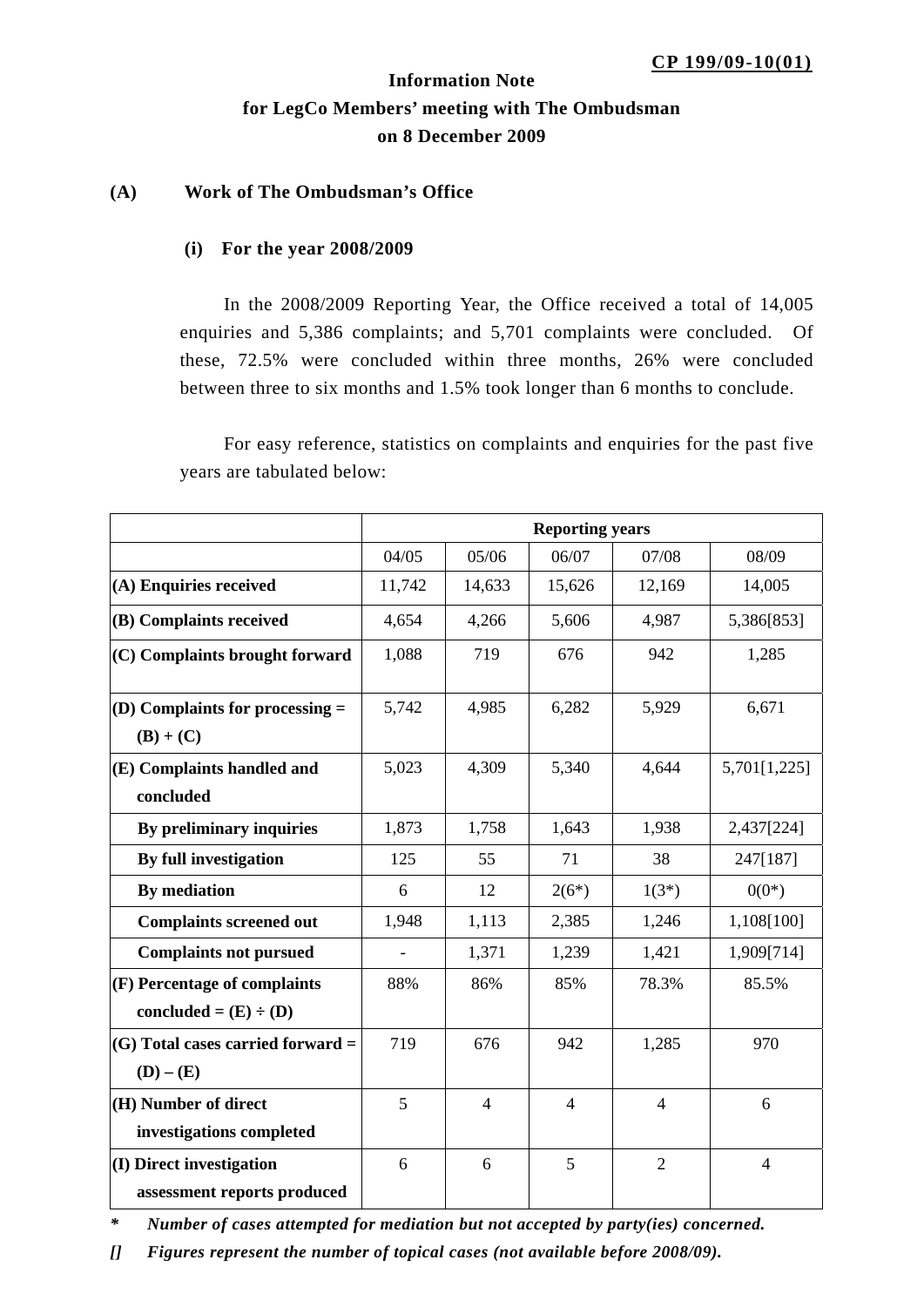Six direct investigations were completed on the following subjects:

- 1. Effectiveness of the Integrated Call Centre in Handling Complaints
- 2. Control of Roadside Banners
- 3. Prevention of Abuse of Special Grants under the CSSA Scheme
- 4. Government Measures for Street Management
- 5. Support Services for Students with Specific Learning Difficulties
- 6. Free Admission Scheme for Leisure Facilities from July to September 2008

Apart from direct investigations, the Office also concluded the following four direct investigation assessments:

- 1. Procedures for Reporting Breach of the Unsolicited Electronic Messages **Ordinance**
- 2. Enforcement Against Unauthorised Extension of Business Areas by Licensed Restaurants
- 3. Arrangements for Driving Test Routes
- 4. Privacy Commissioner for Personal Data's Arrangements for Notifying Complainants of Refusal to Investigate

For the year, a total of 153 recommendations were made to improve various aspects of public administration. Of these, 85 were related to complaints and 68 resulted from direct investigations. Practically all of the recommendations were accepted for implementation.

#### **(ii) For the first seven months (April to October) of 2009/2010**

 From April 2009 to October 2009, the Office received a total of 8,304 enquiries and 2,774 complaints.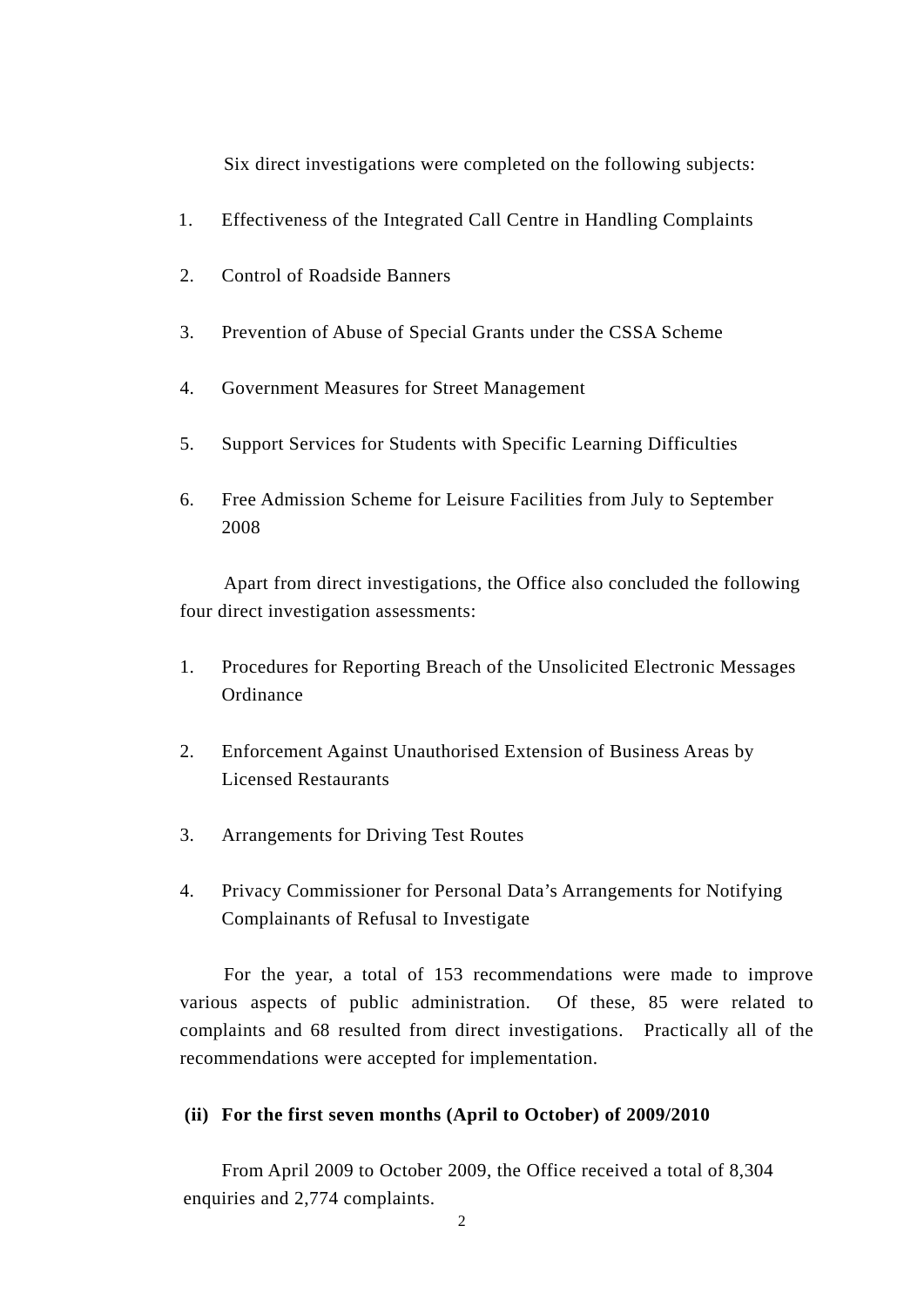During the period, five direct investigations have been completed and five are still in progress.

### **Completed**

- 1. System for Development of Question Papers in Public Examinations
- 2. Procedure for Processing Chained-transactions Involving Transfer/Retention of Vehicle Registration Marks
- 3. Housing Department's Handling of Complaints Involving Claims
- 4. Regulatory System of Lifts
- 5. Granting of Disability Allowance and Processing of Appeals by Social Welfare Department

### **In progress**

- 1. Effectiveness of Administration of the Code on Access to Information
- 2. Procedures for Enforcement of Driving-offence Points System
- 3. Checking of Eligibility for Subsidised Public Hospitals and Health Services
- 4. Fire Safety Inspection, Monitoring and Enforcement Procedures of Commercial Premises
- 5. Management of Non-Emergency Ambulance Transfer Service by Hospital Authority

Meanwhile, two direct investigation assessments have also been completed:

- 1. Emergency Handling of Patients near Hospital Authority Hospitals
- 2. Administration of Community Investment and Inclusion Fund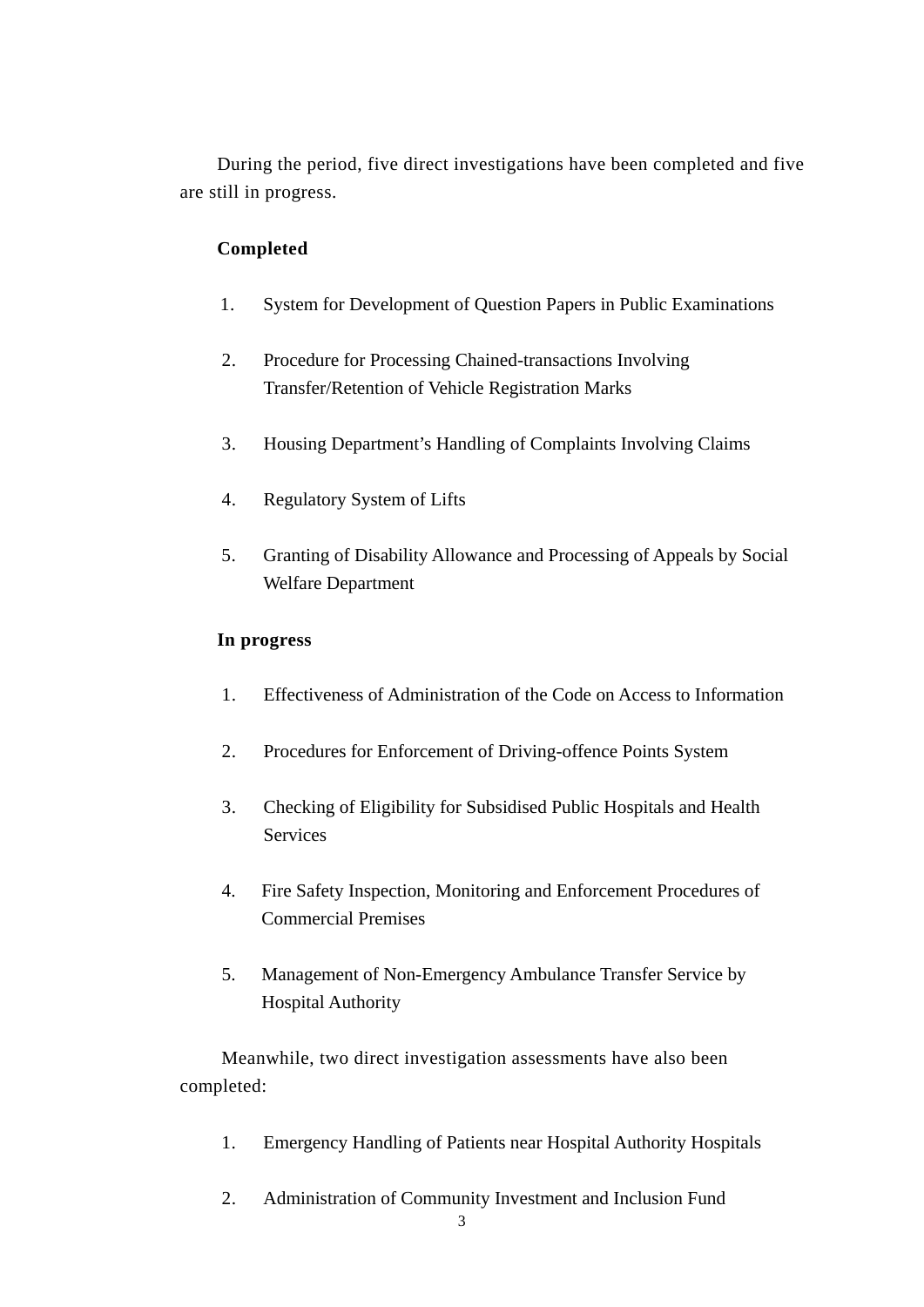## **(B) Addition of Public Organisations to Schedule 1 to The Ombudsman Ordinance**

In November 2006 and November 2007, the Office submitted Parts 1 and 2 of the jurisdictional review of The Ombudsman to the Administration. In response to a recommendation in Part 1 to extend the jurisdiction of The Ombudsman to eight public organisations, the Administration decided to add four of them to Schedule 1 to The Ombudsman Ordinance:

- (i) Auxiliary Medical Service
- (ii) Civil Aid Service
- (iii) Consumer Council
- (iv) Estate Agents Authority

After briefing the relevant LegCo Panel, the Administration on 11 November 2009 tabled proposals for amending Schedule 1.

Upon LegCo's passage of the legislative amendment, the Office anticipates a considerable increase in workload from those additional public organisations with extensive interface with the public: notably Consumer Council and Estate Agents Authority. The Office will monitor developments closely to assess whether or not there is need to seek extra resources to maintain the standard of our services.

#### **(C) Publicity on The Ombudsman's Powers**

To enhance public understanding on the functions of The Ombudsman, the Office has launched public education activities in November 2009 as follows:

- (i) broadcast of five 15-second film clips on TV and buses from 9 to 26 November 2009, supported by seatback stickers on buses from 30 October to 19 November 2009;
- (ii) publication of eight articles on a free newspaper (*Headline*